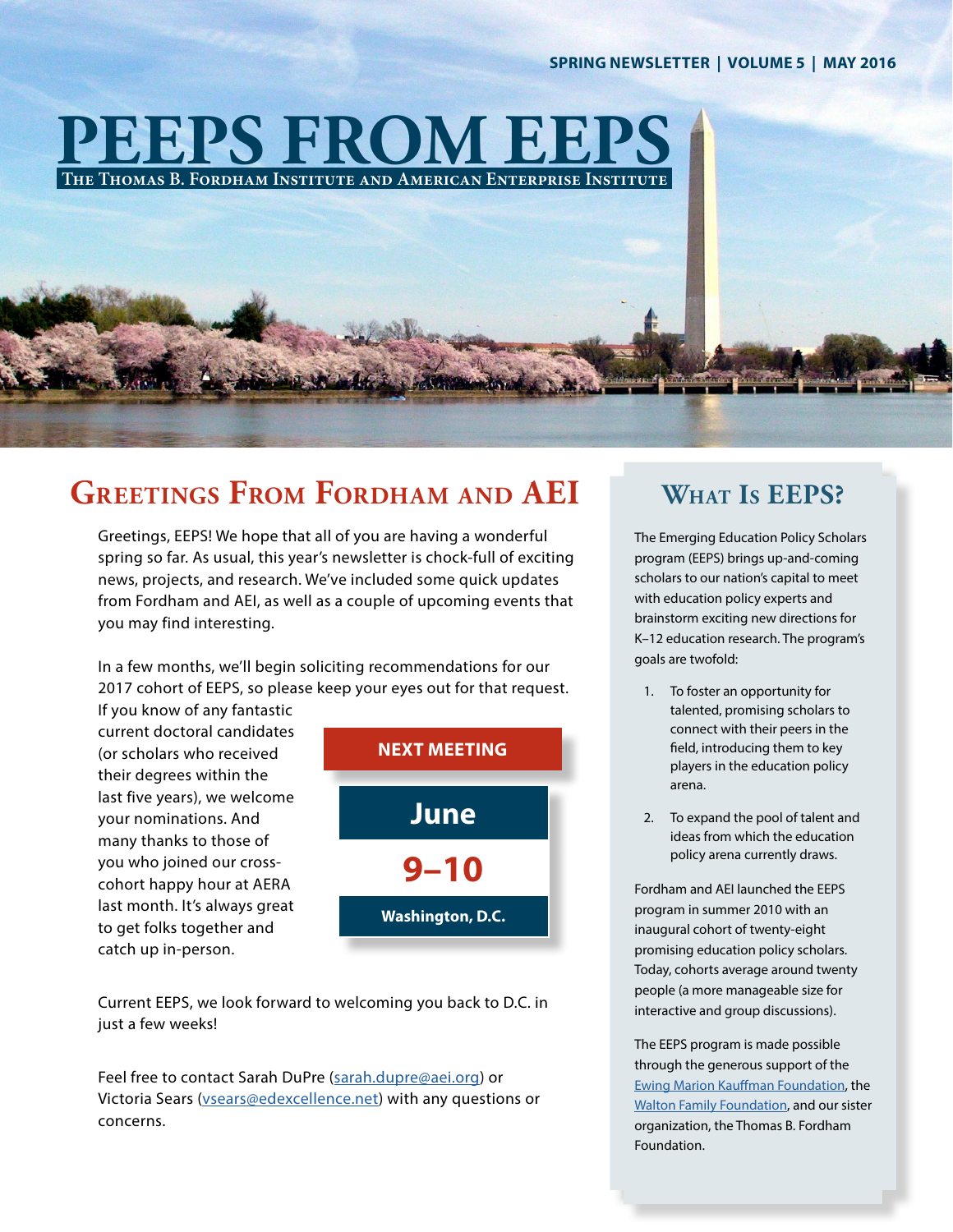## **Career and Technical Education in High School: Does It Improve Student Outcomes?**

BY SHAUN DOUGHERTY (EEPS COHORT 3) | THOMAS B. FORDHAM INSTITUTE | APRIL 2016



Until the late 1990s, "vocational education" was seen as a last resort for failing students. Today, career and technical education (CTE) includes a host of programs in rapidly expanding fields, such as information technology, health services, and advanced manufacturing. Fordham's latest study, by the University of Connecticut's Shaun M. Dougherty, uses data from Arkansas to explore whether students benefit from CTE coursework. Tracking three cohorts of students in Arkansas from ninth grade through high school and into college or the labor force, Dougherty finds that students with greater exposure to CTE are more likely to graduate from high school, enroll in a twoyear college, be employed, and earn higher wages. Even more compellingly, students who "concentrate" their CTE coursework (by taking a sequence of three or more courses in an occupational program of study) are more likely to graduate high school by a whopping 21 percent. The study's findings add to the growing body of evidence on the impact of high school CTE, suggesting that states other than Arkansas would do well to expand their own offerings **[DOWNLOAD THE PDF](http://edexcellence.net/publications/career-and-technical-education-in-high-school-does-it-improve-student-outcomes)** around career-focused training in high school.

### **Common Core in the K-8 Math Classroom: Results from a National Teacher Survey**



The Common Core math standards were supposed to lay the foundation for a more focused, coherent, and rigorous math curriculum. But has this actually happened? Fordham's upcoming report "Common Core in the K-8 Math Classroom: Results from a National Teacher Survey" describes how teachers are interpreting and implementing the standards. Analyzing data from over one thousand K–8 math teachers, we find mixed results. While teachers appear to be focusing on the most important grade-level content, many are struggling to incorporate new approaches into their teaching practice.

Join the Fordham Institute in June for an engaging discussion with current teachers and education policy researchers about how Common Core math is being interpreted and implemented in classrooms today.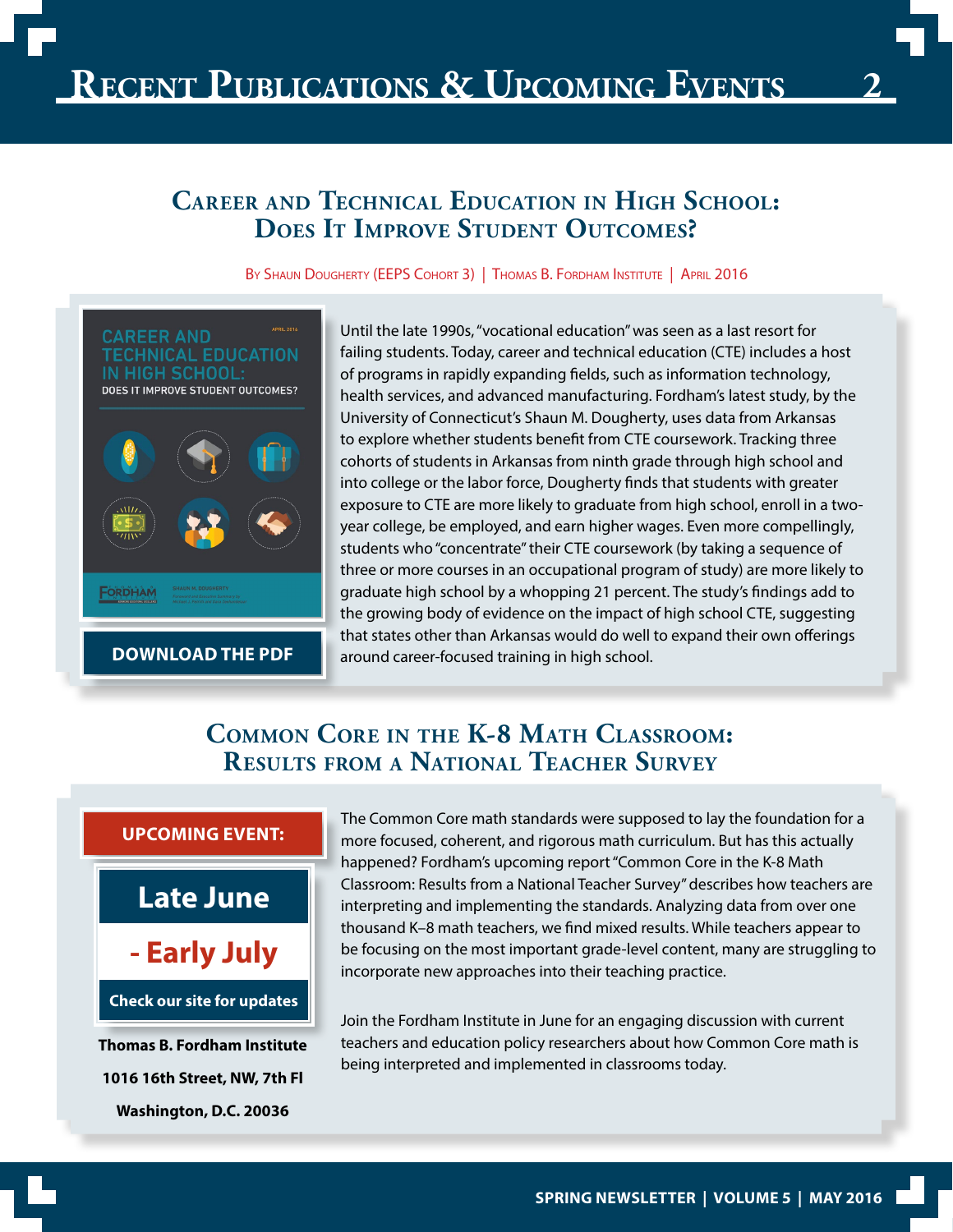## **Does Pre-K Work? The Research on Ten Early Childhood Programs—And What It Tells Us**

By Katharine Stevens (EEPS Cohort 3) and Elizabeth English | AEI | April 2016

With growing public and political support, the early childhood field is advancing quickly. It is now focused primarily on expanding school-based pre-K. This report examines ten of the best-known, widely cited pre-K programs of the last half-century, along with the corresponding research. It shows neither that "pre-K works" nor that it does not, but rather that some early childhood programs yield particular outcomes, sometimes, for some children. The authors call for a stronger knowledge base to answer the crucial policy question: What early interventions can substantially improve children's lives? They argue that answering that question, not whether pre-K can increase children's skills in kindergarten, is imperative to moving the field forward.



### **Education Savings Accounts: The New Frontier in School Choice**

School choice has been central to the American education policy debate for a quarter-century, but the debate has focused on only school choice. In a potentially profound development, education savings accounts (ESAs) give families almost unfettered control over the public funds allocated for their children's education, upending assumptions that have framed the school choice debate. Today, many questions and potential challenges accompany new ESA programs (which, as of 2015, existed in five states and had been introduced in another sixteen).

AEI and the Foundation for Excellence in Education have commissioned experts to author a series of essays for a first-of-its-kind volume on ESAs. Join us to hear from these authors, in addition to policy makers, practitioners, and advocates, in a timely conversation on ESAs and the future of American education reform.

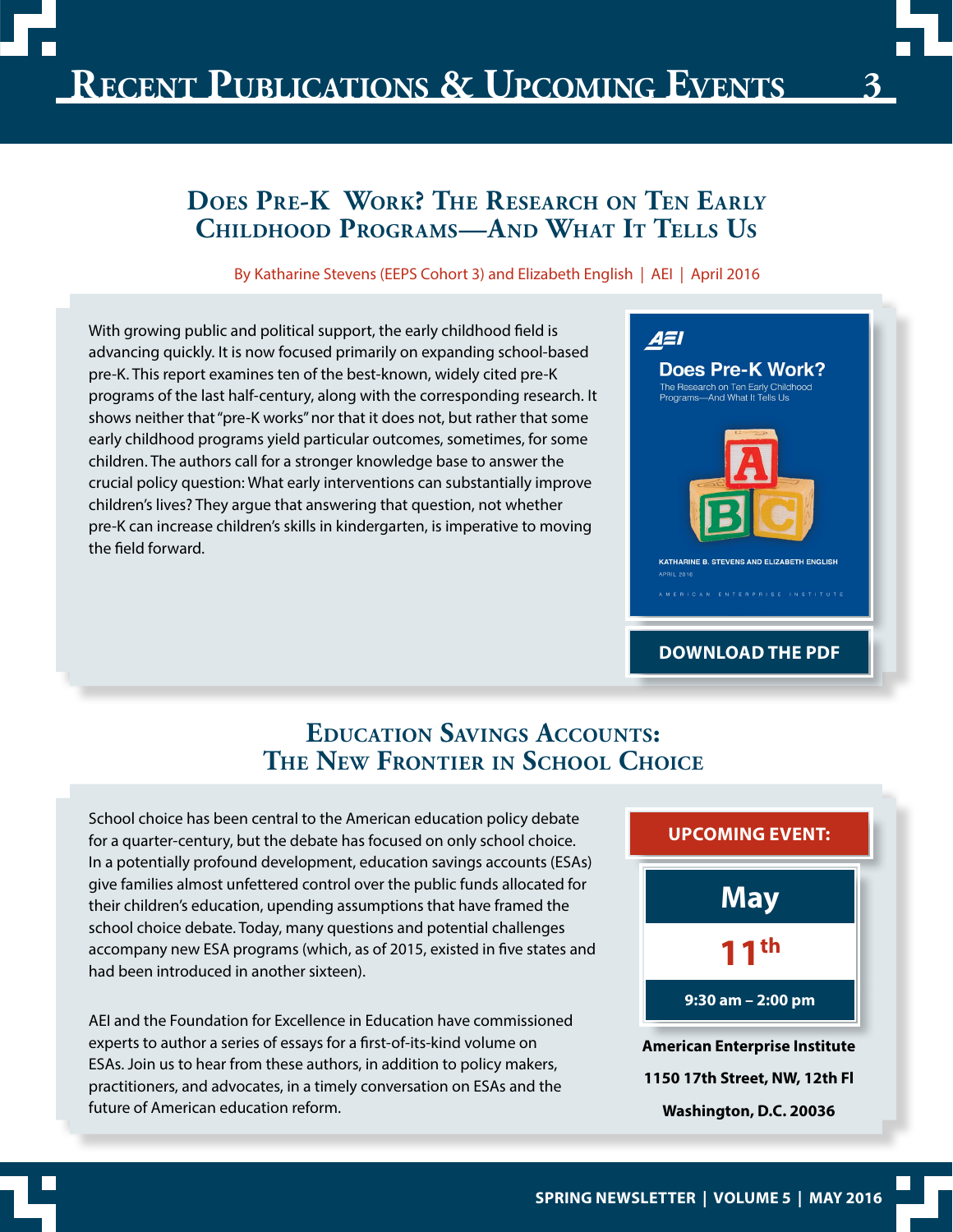## **Cohort Five Updates**

**DOMINIQUE BAKER** has accepted a tenure-track position as an assistant professor of education policy at Southern Methodist University, beginning fall 2016. She has continued her research on federal financial aid policy, institutional policies that support racial/ethnic minority female students in higher education, and student collective action on campuses. Dominique is also designing an experimental study of stereotype threat reduction at a community college.

**PETER BERGMAN** recently presented a joint research paper (coauthored with Isaac McFarlin Jr.) at the University of Arkansas, UC Davis, Stanford, and Harvard. Together, he and Isaac have conducted an audit study of charter schools to assess whether they discriminate against certain types of applicants (e.g., students with disabilities, low grades, or poor behavior). Peter has also appeared on Andy Feldman's *Gov Innovator* podcast to discuss his research on experiments used to engage parents of middle and high school students.

**CHRIS CURRAN** is currently teaching courses in research methodology, evaluation of educational interventions, and the social context of education at the UMBC School of Public Policy. He has also been working on a number of projects related to school discipline as well as early elementary science instruction. In addition to these two threads of research, he has a forthcoming coauthored work in the *Journal of Educational Administration* that explores the hiring practices of principals in urban environments and the degree to which such practices align with district human capital goals.

In the past six months, **MICHAEL FORD** had eight articles related to school board governance or school choice published or accepted for publication in peerreviewed journals. The latest, "Board Conflict and Public Performance on Urban and Non-Urban Boards: Evidence from a National Sample of School Board Members," forthcoming in the *Journal of Urban Affairs*, identifies links between school board governance dynamics, like conflict and academic achievement. In addition, Michael's research has recently been discussed in the *American School Board Journal, Milwaukee Journal Sentinel*, *Wisconsin State Journal*, and Wisconsin Public Radio.

Earlier this year, **CHLOE GIBBS** joined the University of Notre Dame's economics department as an assistant professor. She is currently a National Academy of Education/Spender Foundation postdoctoral fellow and continues to study the impact of early childhood policies and programs on children, families, and communities. Chloe recently presented her work on full-day kindergarten at the Institute for Research on Poverty at the University of Wisconsin–Madison and is currently studying the intergenerational transmission of Head Start program effects with Andrew Barr (Texas A&M University).

**CHRISTOPHER WEISS HARRISON** is a postdoctoral fellow at Northwestern University, working with the National Center for Research in Policy and Practice. He was recently recognized as the runner-up for the Politics of Education Association's (PEA) outstanding dissertation award. A portion of his dissertation- which examines policy narratives surrounding reforms to teacher contracting, evaluation, and compensation policy in three states--will be published as part of the 2016 PEA Yearbook in early 2017. In addition to this work, Chris has a forthcoming article in *Educational Administration Quarterly* exploring cultures of learning and professional behavior in effective high schools, as well as an article under review with the *American Educational Research Journal* unpacking lessons learned from the implementation of a collaborative, partnership-based improvement process in a large urban school district.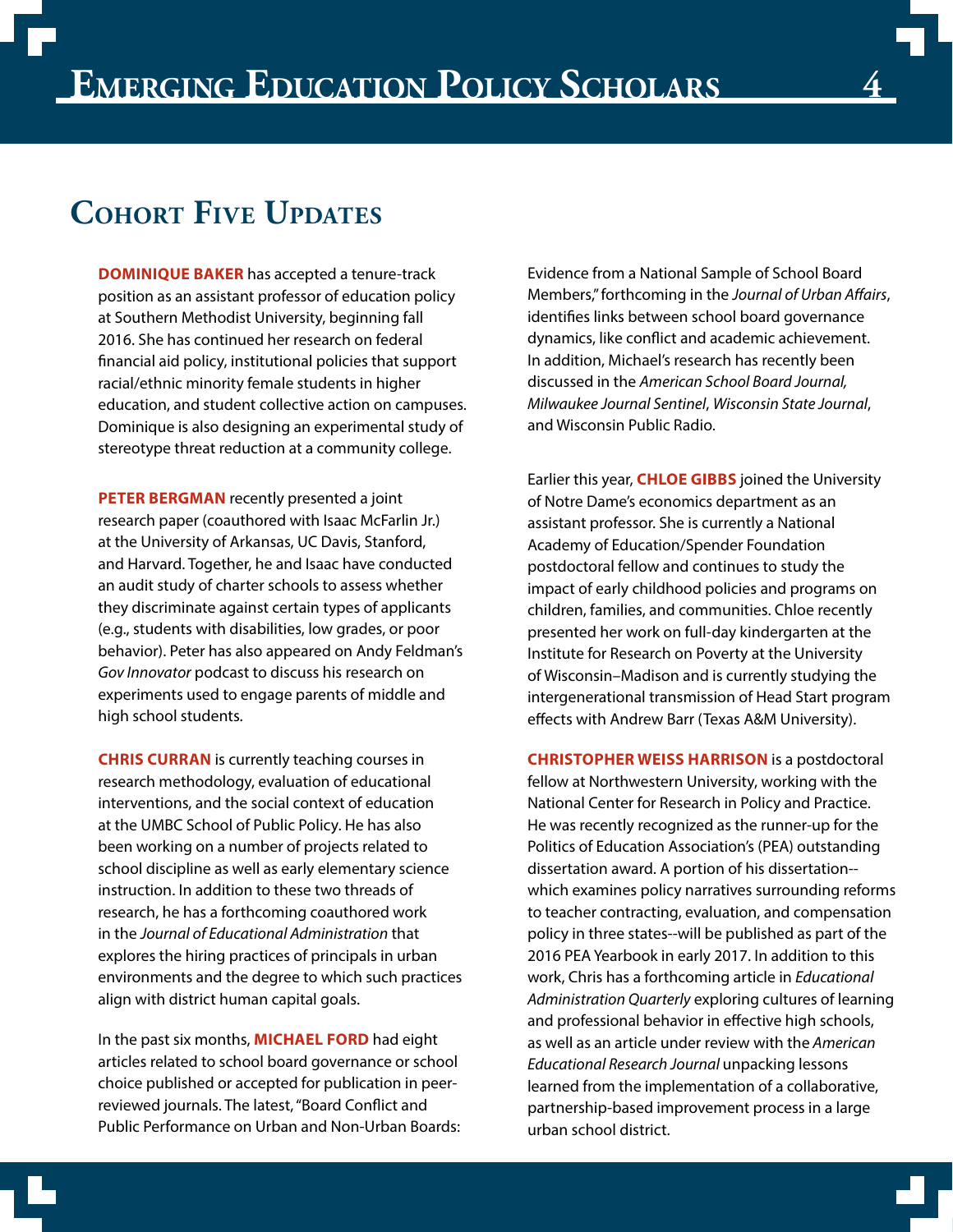## **Cohort Five Updates, Continued**

**AYESHA HASHIM** co-authored two studies on the impacts of school turnaround and reconstitution on student and teacher outcomes, which were recently published in *Education Finance Policy* and *Education Evaluation Policy and Analysis*. She is currently working on submitting two additional studies for publication review, one focused on new school openings in Los Angeles and another on the use of e-reader apps to support student reading instruction. She recently defended her dissertation proposal and accepted a postdoctoral position for a Spencerfunded project focused on the implementation of portfolio management model districts in Los Angeles, New Orleans, and Denver.

**ALICE MARIE HUGUET** is a postdoctoral fellow at Northwestern University. She is working with the National Center for Research in Policy and Practice studying ways that research and other information are used in school- and district-level decision making. On a separate project with Dr. Cynthia Coburn, Alice is developing innovative approaches to examining the role of data and research in the microprocesses of district deliberations. Several empirical and methodological papers associated with these studies are in the pipeline. In addition, Alice is coteaching a course named "Educational Policy: Design, Implementation, and Effects" this term with Dr. Jim Spillane and fellow EEPS, Chris Harrison.

**DONGWOO KIM**, a postdoctoral fellow at the University of Missouri's department of economics, is actively working on several research projects that examine how educator pension systems affect the teacher labor market and student outcomes. Two of the projects are entitled "Labor Market Rigidities and Production Efficiency in Public Education" and "Late Career Teacher Retention."

**MICHAEL MANDERINO** recently co-authored *Collaborative Coaching for Disciplinary Literacy: Strategies to Support Teachers* (Guilford, 2016). The book provides an innovative coaching model for helping science, social studies, and English language arts teachers promote the reading, writing, listening, speaking, and thinking skills needed for highlevel work in each discipline. Seventeen specific strategies are presented for large-group, small-group, and individual coaching, including step-by-step instructions and implementation tips.

**MADELINE MAVROGORDATO**, an assistant professor of K–12 educational administration at Michigan State University, is currently engaged in a project examining how local policy implementation shapes educational opportunities for English learners. She is also preparing to embark on a multi-year study that will investigate the relationship between

## **Current EEPS On Twitter**

| <b>F. Chris Curran:</b>       | @fchriscurran  |
|-------------------------------|----------------|
| <b>Michael Ford:</b>          | @fordm10       |
| <b>Chloe Gibbs:</b>           | @chloergibbs   |
| <b>Alice Marie Huguet:</b>    | @Alice Huguet  |
| Dongwoo Kim:                  | @DongwooDonKim |
| <b>Michael Manderino:</b>     | @mmanderino    |
| <b>Madeline Mavrogordato:</b> | @MaddyMavro    |
| <b>Andrew Schaper:</b>        | @a_schaper     |
| <b>Stephani Wrabel:</b>       | @StephaniNoE   |
| <b>Katharine Broton:</b>      | @kmbroton      |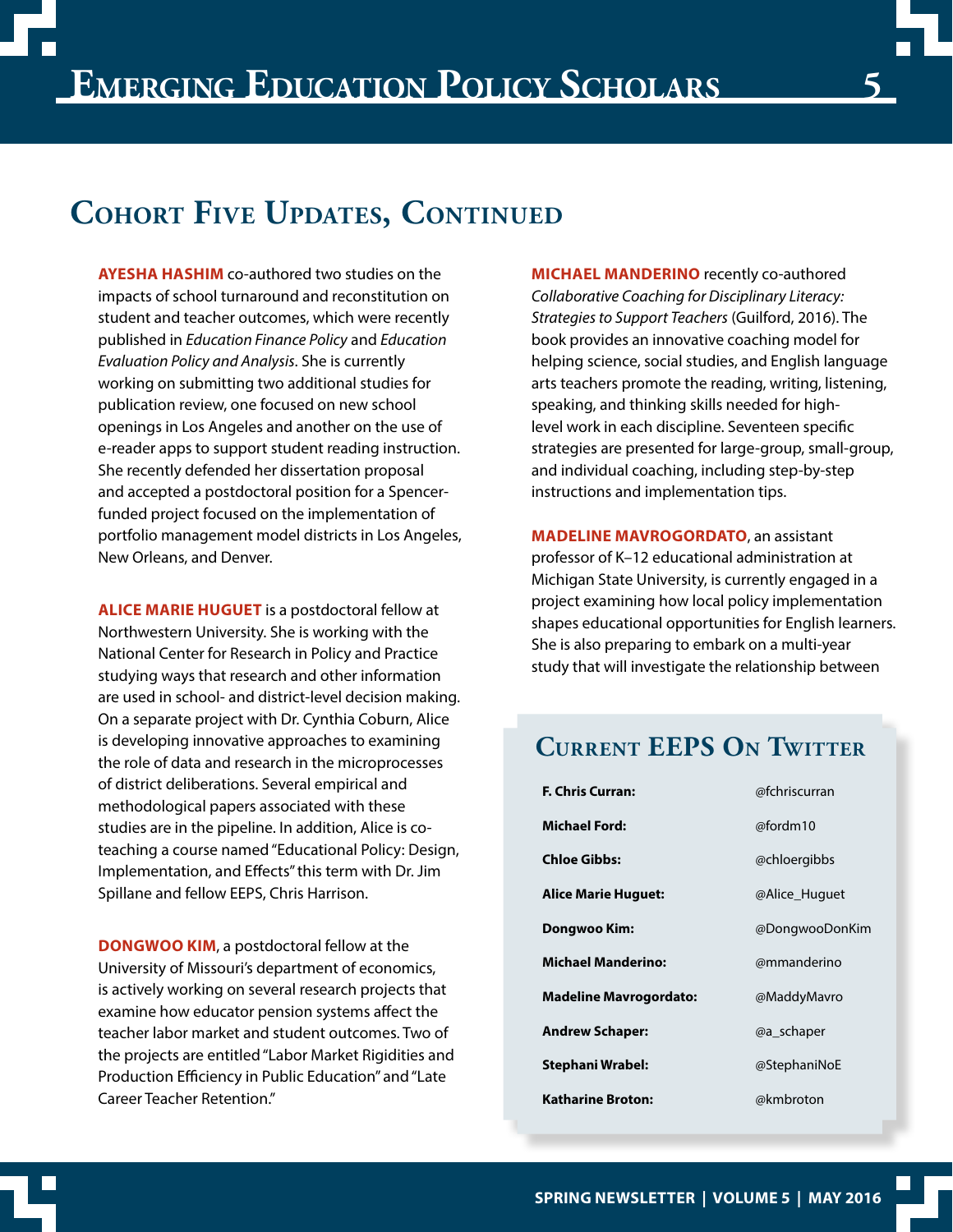## **Cohort Five Updates, Continued**

districts' principal evaluation policies and principals' enactment of learning-centered leadership practices. She is looking forward to presenting her research during a session on educating immigrant children for success at the Education Writers Association National Seminar this month.

**ANDREW SCHAPER** continues to work on evaluative efforts to measure educational improvements at both the organizational and student levels. As part of this research, he is developing implementation fidelity and system challenge measures. The implementation fidelity tool measures the extent to which and how well evidence-based and evidence-informed practices are being implemented at scale. The system challenge measure focuses on organizational-level variables and factors that help or hinder implementation efforts. Once data is collected, Andrew aims to research the validity of these measures and examine the associations with student outcomes.

**ADELA SOLIZ** has spent the past year working as a fellow at the Brookings Institution in Washington, D.C., connecting with other like-minded professionals in the area and learning a great deal about the

relationship between research and education policy. This fall, Adela will join fellow EEPS Angela Boatman and Brent Evans at Vanderbilt University as an assistant professor of higher education and public policy.

**DANIEL STUCKEY** recently presented excerpts from his dissertation, "The Careers of Teach for America Corps Members," at this year's Association for Education Finance and Policy conference. He will graduate this month from the University of Pennsylvania's Graduate School of Education with a Ph.D. in education policy.

**LINDSAY WEIXLER** is a senior research fellow at the Education Research Alliance for New Orleans (ERA), where she is working to build the organization's early childhood research portfolio. She presented the first paper of this work, "The Provision of Public Pre-K in the Absence of Centralized School Management," at the Association for Education Finance and Policy's conference this year. The report, along with two of her other working papers, will be released later this year as part of ERA's Policy Brief series.

**Fordham & AEI on Twitter**

| <b>Fordham Institute:</b> | @educationgadfly |
|---------------------------|------------------|
| <b>Mike Petrilli:</b>     | @MichaelPetrilli |
| <b>Victoria Sears:</b>    | @VictoriaEHSears |
| AEI:                      | @AEleducation    |
| <b>Rick Hess:</b>         | @Rickhess99      |
| <b>Katharine Stevens:</b> | @kbstevens       |
| <b>Sarah DuPre:</b>       | @sadupre         |

**STEPHANI WRABEL** recently accepted a position with the RAND Corporation as an associate policy researcher and will begin her work with them this July. She recently published research in *Educational Policy*  exploring the relationship between state-specific decisions in the ESEA Flexibility Waiver accountability systems and state political environments, resources, and demographic characteristics. This paper was coauthored with colleague Matthew Duque, as well as Andrew Saultz, Morgan Polikoff, and Andrew McEachin (all EEPS Cohort 2). Stephani has also collaborated on an article, forthcoming in *Educational Researcher*, that examines the link between school climate, school violence, and school academic performance.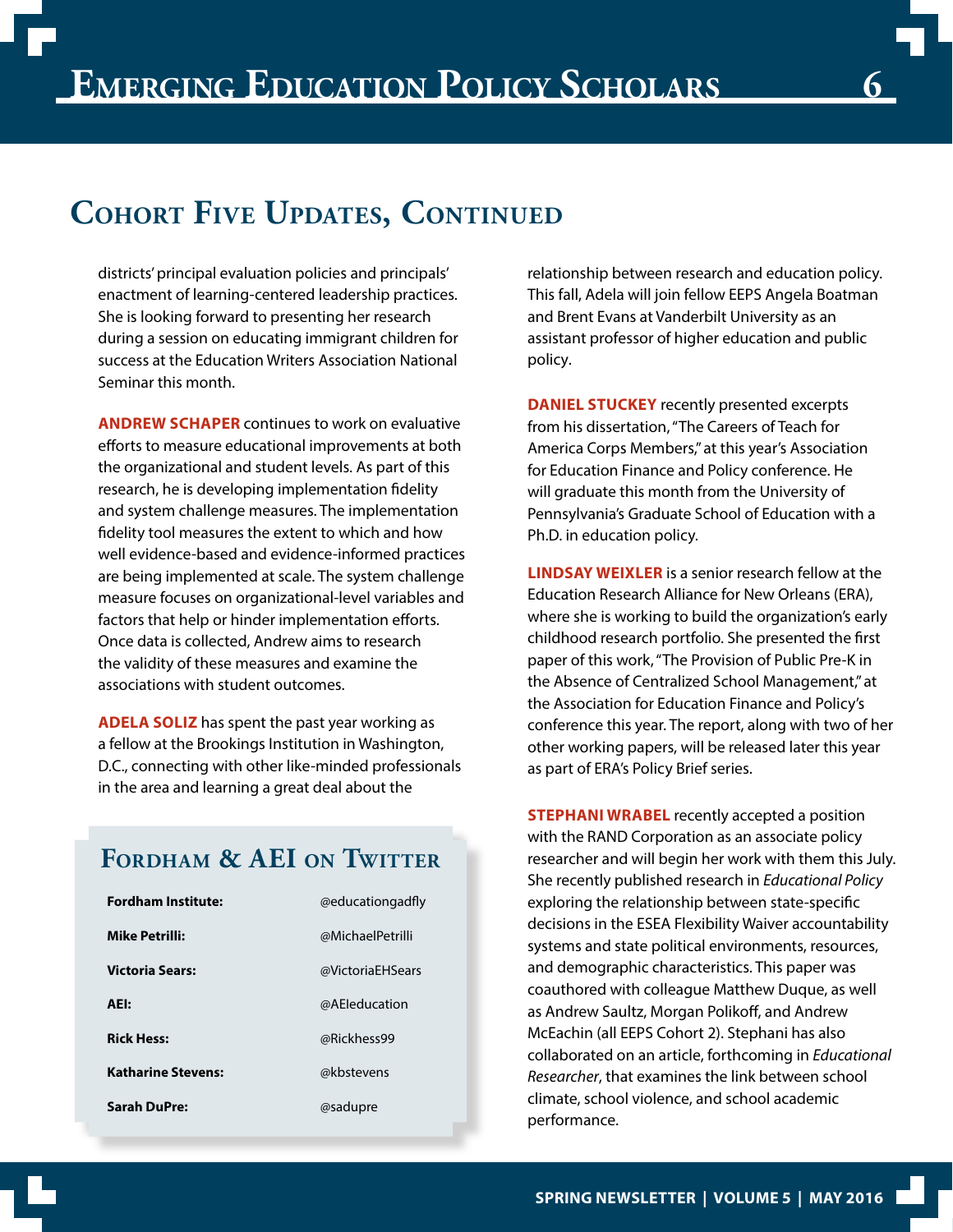## **Veteran EEPS Updates**

**DANIEL ARAYA** (Cohort 3) is a Hult-Ashridge research fellow with the Global Center for Disruptive Innovation at the Hult International Business School in San Francisco and is currently completing two edited collections overlapping education policy. His first collection, *Liberal Arts in the Global Age*, is set for publication through Routledge; the second collection, *Augmented Intelligence: Smart Systems and the Future of Work and Learning*, will be published with Peter Lang.

**KATHARINE BROTON** (Cohort 4) and her coauthors, Sara Goldrick-Rab and James Benson, have a forthcoming article in *Educational Evaluation and Policy Analysis* titled "Working for College: The Causal Impacts of Financial Grants on Undergraduate Employment." Using data from a randomized experiment, the authors examine whether offering students from low-income families additional grant aid minimizes the time students spend working. Though financial aid is thought to promote college success by impacting undergraduates' employment decisions, little research has directly examined this relationship. Results indicate that students offered additional grant aid were 5.88 percentage points less likely to work and worked 1.69 fewer hours per week than similar peers (reductions of 8.56 percent and 14.35 percent respectively). Students offered the grant also improved qualitative aspects of their work experiences; they were less likely to work extensively (twenty-plus hours per week), during the morning hours when many classes are offered, or overnight. Grant aid thus appears to partially offset student employment, possibly improving prospects for academic achievement and attainment.

**MATTHEW CHINGOS** (Cohort 1) left the Brookings Institution last July to take a job as a senior fellow at the Urban Institute.

**SARA DAHILL-BROWN** (Cohort 3) recently published a study in a special issue of the *Russell Sage Foundation Journal of the Social Sciences* focusing on higher education, which earned a small amount of press coverage from *MarketWatch*.

**7**

**PATRICK DENICE** (Cohort 3) will be defending his dissertation in sociology this June and continues his work at the University of Washington's Center on Reinventing Public Education. He has several papers under review, including one examining long-term trends in the return to college by older students. Patrick has also started a new project looking at the intersection of public transportation and public school choice. In this project, he utilizes geocoded student and school data to investigate whether and how public transit systems provide students especially traditionally disadvantaged students with a viable means of accessing higher-performing and in-demand schools.

**ANNA EGALITE** (Cohort 3) recently started a tenuretrack position at North Carolina State University, where she teaches applied quantitative research methods and policy research in education. She has enjoyed the transition to Raleigh and is super-excited to welcome fellow EEPS peep Brooks Bowden to her department next fall! In terms of new research projects, Anna is the PI on two grants to evaluate the North Carolina Opportunity Scholarship Program and is looking forward to beginning that research this summer!

Over the last six months, **CAITLIN CHRISTINE FARRELL** (Cohort 4) had several papers accepted at *Educational Policy*, *Educational Administration Quarterly*, and *Educational Leadership*. Additionally, the National Center for Research in Policy and Practice recently shared results from a national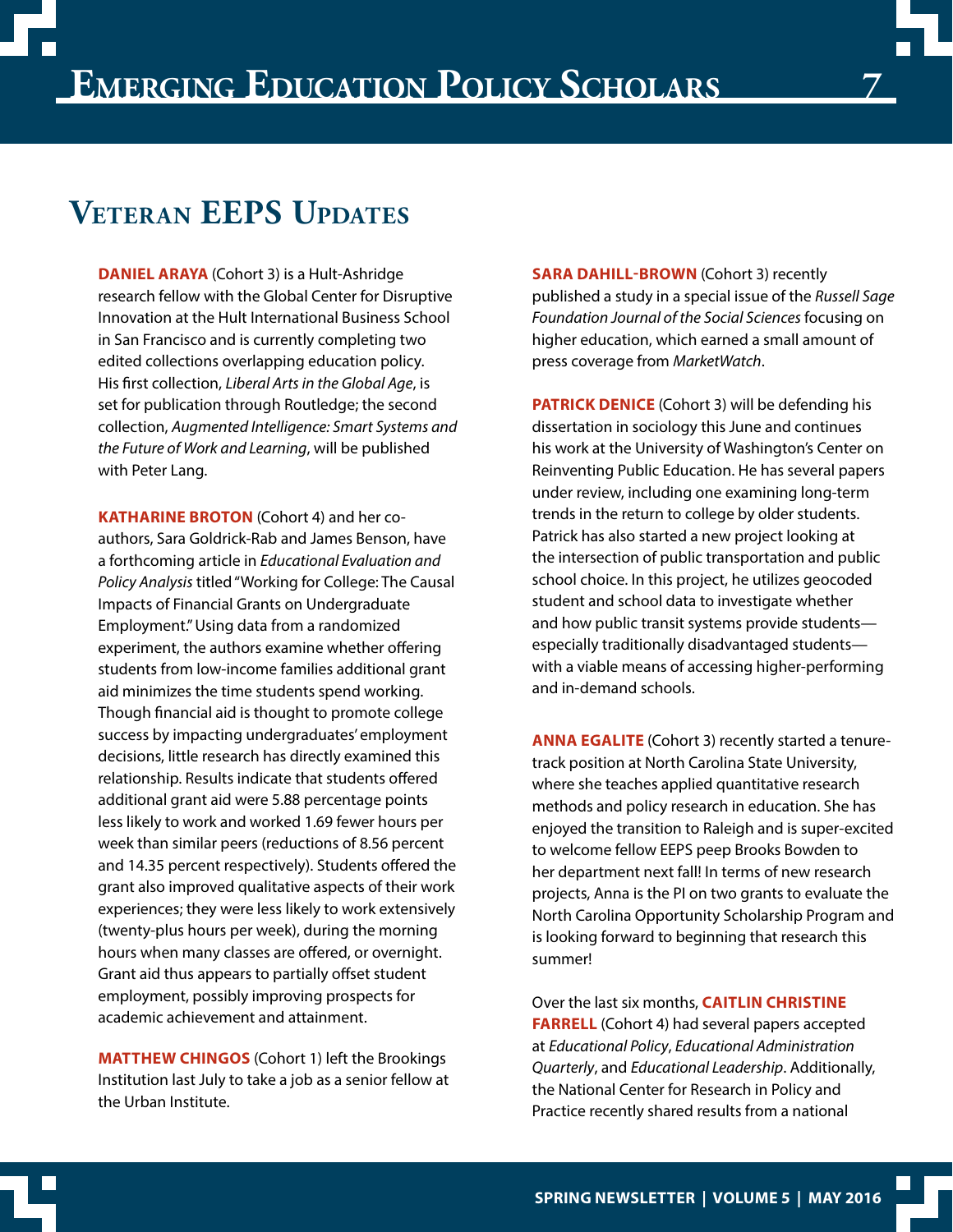## **Veteran EEPS Updates, Continued**

survey of school and district leaders' use of research conducted by Caitlin and fellow EEPS Alice Huguet and Chris Harrison.

**MICHAEL GOTTFRIED** (Cohort 3) co-edited a book that was published by Harvard Ed Press this spring: When School Policies Backfire. Several of the chapters were written by EEPS alums, including Carolyn Sattin-Bajaj, Shaun Dougherty, Allison Atteberry, and Andrew McEachin.

**JASON GRISSOM** (Cohort 1) co-edited a book on teacher evaluation, *Improving Teacher Evaluation Systems: Making the Most of Multiple Measures*, which was recently published by Teachers College Press. The book pulls together the latest research on what we know (and what remains to be known) about evaluation measures themselves, the implementation of evaluation systems, and the use of evaluation data.

**MICHAEL HANSEN** (Cohort 1) was recently appointed as a senior fellow and deputy director of the Brown Center on Education Policy at the Brookings Institution. He helps to run the *Brown Center Chalkboard*, a blog featuring analysis and commentary on education policy with a heavy emphasis on research; those interested in contributing guests can reach out to Mike for more information.

**HURIYA JABBAR** (Cohort 4) continues to present and publish research related to school choice policy. Her most recent publication explored the role of two different governing agencies regulating school choice and competition between schools in New Orleans, forthcoming in the *Harvard Educational Review*. She's also recently published work in the *American Educational Research Journal* and the *American Journal of Education*. This year, Huriya presented research at

AERA and UCEA on how charter school leaders recruit and retain teachers, how the tools of sociology can be used to study market behaviors in education, intentionally diverse charter schools (with Terri Wilson at the University of Colorado-Boulder), and the implications of market-driven reforms for gender disparities in education. She was recently awarded the National Academy of Education/Spencer Postdoctoral Research Fellowship, which will support a new study examining the changing nature of teacher labor markets in three charter-dense school districts.

**CARA JACKSON** (Cohort 4) recently received the Exemplary Paper Award from the Classroom Observation SIG at the American Educational Research Association's 2016 meeting for

**Veteran EEPS On Twitter**

| Sara Dahill-Brown:                | @ SaraDB        |
|-----------------------------------|-----------------|
| <b>Shaun Dougherty:</b>           | @doughesm       |
| Anna Egalite:                     | @annaegalite    |
| <b>Caitlin Christine Farrell:</b> | @ccfarrell      |
| Seth Gershenson:                  | @SethGershenson |
| Jason Grissom:                    | @JasonAGrissom  |
| Michael Hansen:                   | @DrMikeHansen   |
| Cara Jackson:                     | @caragerber     |
| Robert Kelchen:                   | @rkelchen       |
| <b>Matthew Kraft:</b>             | @MatthewAKraft  |
| <b>Ryan McCarty:</b>              | @RyanP_McCarty  |
| <b>Andrew Saultz:</b>             | @andysaultz     |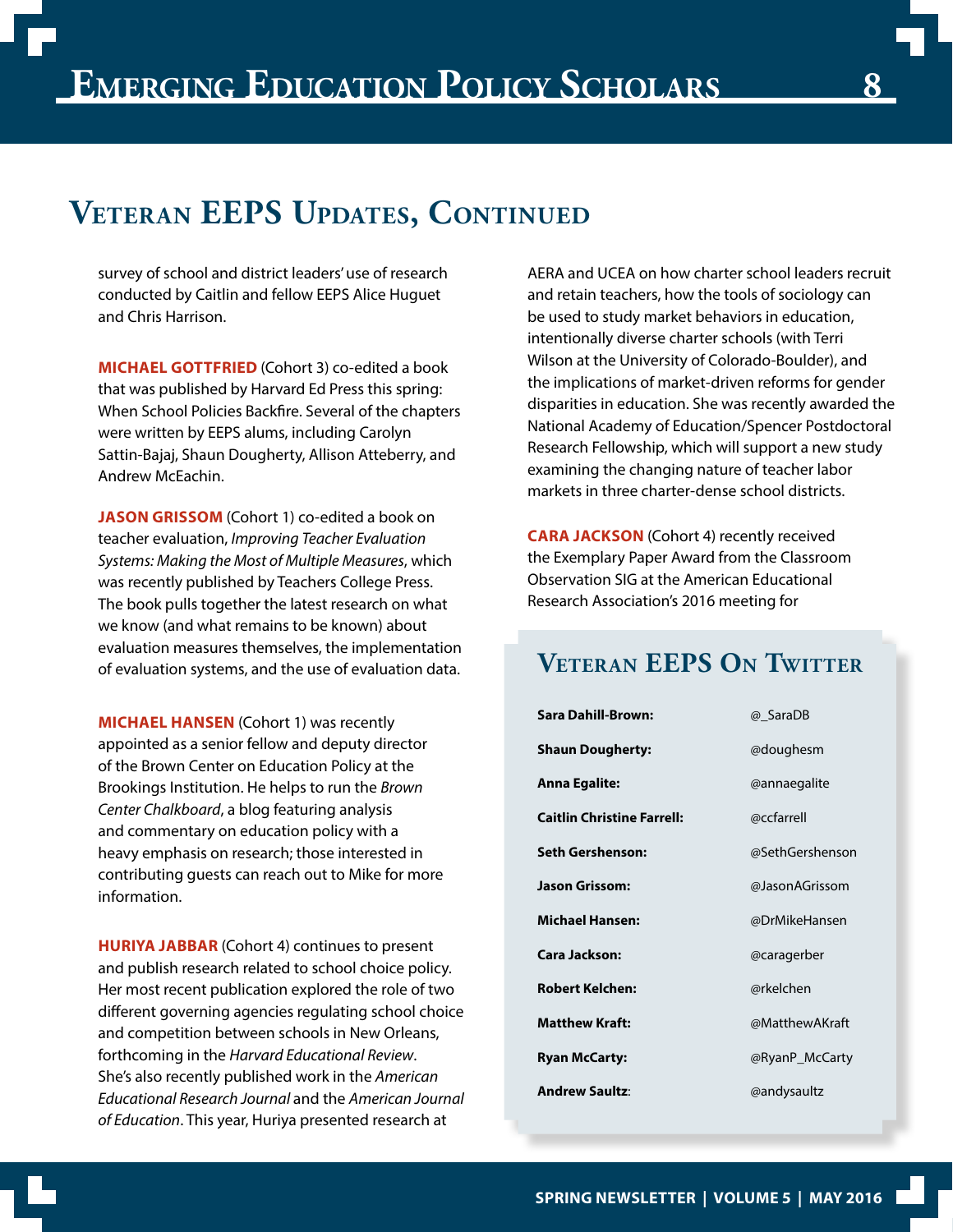"Raising the Reliability of Classroom Observations" (co-authored with Andrew Ho). In addition, a paper she co-authored with colleagues from the University of Maryland, "Administrator Reactions to Financial Incentives: Evidence and Insights from a TIF Program," is forthcoming in *Leadership & Policy in Schools*.

**ASHLEY JOCHIM** (Cohort 2) has just relocated to the San Francisco Bay Area, where she's working remotely for the Center on Reinventing Public Education and basking in the California sunshine. She is currently leading a study of alternative approaches to state-led turnaround, writing a paper on the impact of ESSA on state policy, and launching an evaluation of how personalized support to families improves school choice outcomes. In addition, she has a forthcoming publication in *Education Next* studying Baltimore's implementation of principal autonomy under Alonso.

**ROBERT KELCHEN** (Cohort 4) is currently writing a book on the landscape of higher education accountability, along with several articles examining colleges' responses to federal and state accountability policies. He was also featured in the *Chronicle of Higher Education* as one of "15 Indispensable Academics on Twitter."

**LESLEY LAVERY** (Cohort 3) has been hard at work with her AIR colleagues Dan Goldhaber and Roddy Theobald. In "Uneven Playing Field: Assessing the Inequity of Teacher Characteristics and Measured Performance Across Students (*Educational Researcher*, 2015) and "Inconvenient Truth? Do Collective Bargaining Agreements Help Explain the Inequitable Distribution of Teachers Tenure Within School Districts?" (*Journal of Policy Analysis and Management*, forthcoming), they question how and whether seniority provisions in districts' collective bargaining agreements influence the distribution of teacher experience and effectiveness. In work from her

dissertation, "What Parents Still Do Not Know about No Child Left Behind and Why it Matters" (*Journal of Education Policy*, 2015) Lesley demonstrates parents' lack of policy acumen and calls for greater parental involvement in future iterations of ESEA.

**9**

**RYAN MCCARTY** (Cohort 4) earned his Ph.D. in literacy, language and culture from the University of Illinois at Chicago on May 5, 2016. His dissertation used design-based research and mixed methods to design an effective intervention to improve historical argumentative writing for adolescents.

**MORGAN POLIKOFF** (Cohort 2) was recently promoted to associate professor with tenure at the University of Southern California.

**ANDREW SAULTZ** (Cohort 2) continues to enjoy life as an assistant professor at Miami University. Andrew received a Spencer Foundation Grant with Andrew McEachin and Lance Fusarelli to study the use of waivers by the executive branch across education, welfare, and healthcare. He has also recently published work on the Atlanta cheating scandal, where charter schools locate in New York City relative to parental satisfaction, homeschooling, parent trigger policy, and charter policy in Washington State.

**JEFFREY W. SNYDER** (Cohort 3) is currently a postdoctoral research fellow at Michigan State University and the University of Michigan but is transitioning to become an assistant professor at Cleveland State University's Levin College of Urban Affairs beginning in the fall. He authored a chapter on education granting differences among old and new philanthropies for *The New Education Philanthropy: Politics, Policy, and Reform* (Ed: Frederick M. Hess and Jeffrey Henig, Harvard Education Press, 2015) and recently published an article in the *Journal of Urban*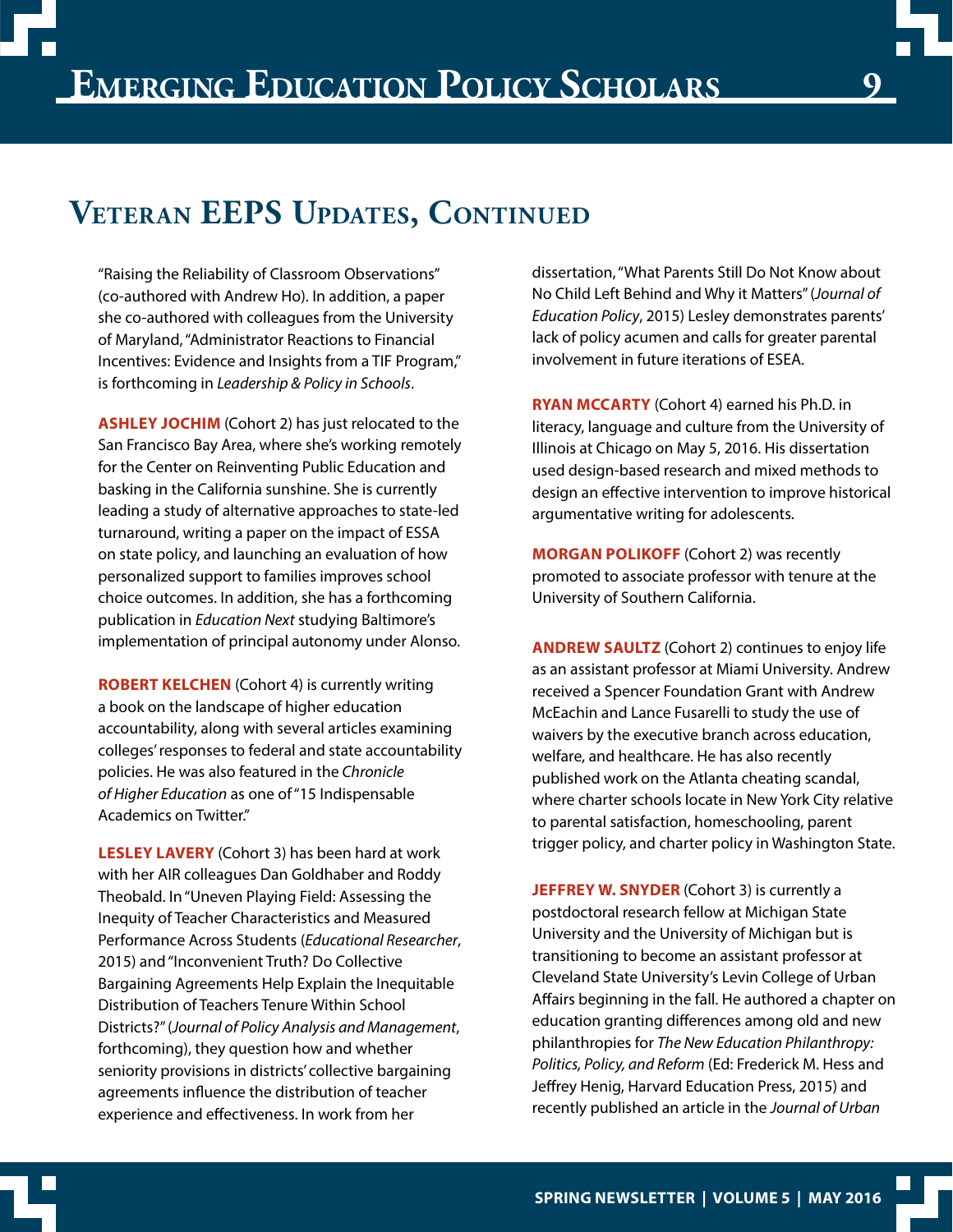## **Veteran EEPS Updates, Continued**

*Affairs* investigating foundation education granting to cities and examining whether certain determinants (e.g., need, capacity reform environment) predict granting and whether the explanations change over time.

**KATHARINE STEVENS** (Cohort 3) is continuing her research in early childhood as a research fellow in education policy studies at AEI. In addition to publishing blogs and op-eds on a range of topics, she's produced two major reports over the past six months: "Renewing childhood's promise: The history and future of federal early care and education policy" and "Does pre-K work? The research on ten early childhood programs—and what it tells us." Her next report will focus on the cost and quality of child care for disadvantaged children from birth through age four.

**CHRIS TORRES** (Cohort 2) is currently an assistant professor of educational leadership at Montclair State University but will move to Michigan State University this fall to serve as an assistant professor of K–12 educational administration in the department of educational administration.

## **Have You Joined the EEPS Google Group?**

If not, you could be missing out on important EEPS event announcements, job postings, opportunities to collaborate with colleagues (and possibly meticulously diagrammed instructions for the secret EEPS handshake).

You are all are encouraged to take advantage of this resource by posting your own research and other work projects, questions, ideas, announcements, etc.

To join our EEPS Google group, please:

- 1. Visit<http://groups.google.com/group/EEPScholars>.
- 2. Click on "Apply for Membership," while signed into the account you'd like to use.
- 3. Fill out the short form (we recommend receiving emails as a "daily summary" or one email per post).
- 4. Click "Apply to join this group."

Please email Victoria Sears (vsears@edexcellence.net) if you would like to update your email address on file.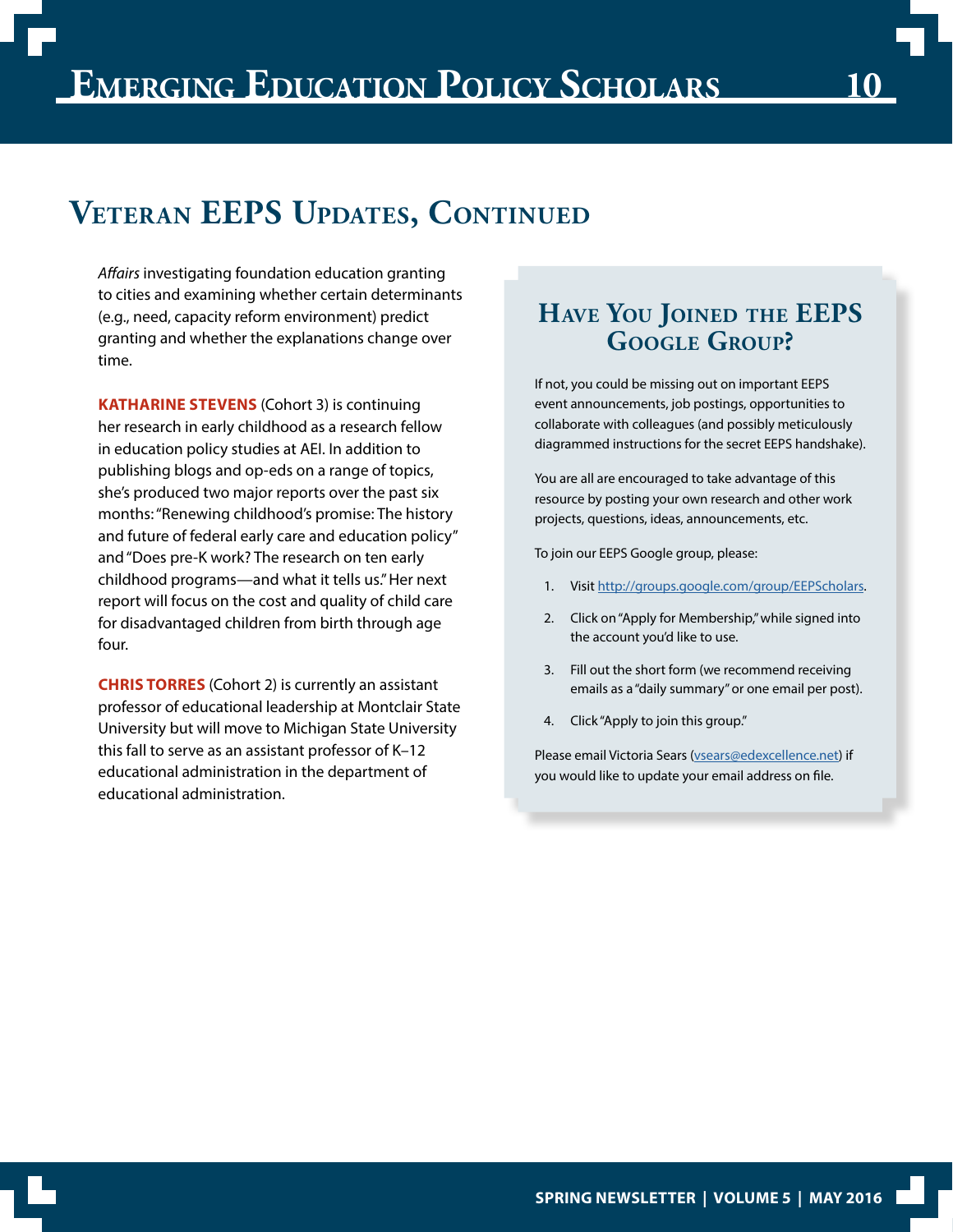

## **Recent Publications**

#### **CHRIS CURRAN AND ANN KELLOGG**

"Sense-making of Federal Education Policy: Analyzing Social Media Discourse around the Every Student Succeeds Act."

Chris Curran has recently released work exploring the early discourse around the Every Student Succeeds Act. His work, completed in conjunction with one of his graduate students, explores public sentiment towards the law as expressed by Twitter users in the week after the law's passage. Findings indicate a generally favorable view of ESSA, but a number of users do express negative feelings towards the law. They find that advocacy organizations and individuals identifying as advocates were among the most active and most retweeted users on Twitter. Discussion of policy issues such as teacher preparation and equity were common, as were discussions of local implementation and comparisons to NCLB. The authors discuss the implications for the implementation of ESSA. The preliminary results are publicly available through an interactive website: [www.hashtagessa.com.](http://www.hashtagessa.com)

#### **BETHENY GROSS AND ASHLEY JOCHIM**

"The SEA of the Future: Building Agency Capacity for Evidence-Based Policymaking," (San Antonio: Building State Capacity and Productivity Center, 2015).

This is the fifth volume of the SEA of the Future series published by the Building State Capacity and Productivity Center (BSCP Center). Edited by CRPE's Betheny Gross and Ashley Jochim, the essays explore how state education agencies can bolster their ability to use research and data to drive key spending, policy, and program decisions. They draw on the experiences of agency staff from Massachusetts, Michigan, and

Tennessee, as well as the work of the Regional Comprehensive Centers.

#### **MICHAEL DEARMOND, PATRICK DENICE, BETHENY GROSS, JOSE HERNANDEZ, ASHLEY JOCHIM, AND ROBIN LAKE**

"Measuring Up: Educational Improvement and Opportunity in 50 Cities," (Seattle: Center on Reinventing Public Education, University of Washington, 2015).

This report provides a new resource for understanding the state of urban public schools in the United States. Geared specifically toward city leaders who want to evaluate how well traditional district and charter schools are serving all their city's children and how their schools compare to those in other cities, the report measures outcomes for all public schools, based on test scores and non-test indicators, in fifty mid-sized and large cities.

#### **BETHENY GROSS AND ASHLEY JOCHIM**

"The SEA of the Future: Uncovering the Productivity Promise of Rural Education," (San Antonio: Building State Capacity and Productivity Center, 2015).

This is the fourth volume of the SEA of the Future series published by the Building State Capacity and Productivity Center (BSCP Center). Edited by CRPE's Betheny Gross and Ashley Jochim, the essays detail how rural schools and districts are innovative in how they deliver services, recruit teachers, use technology, and serve special populations.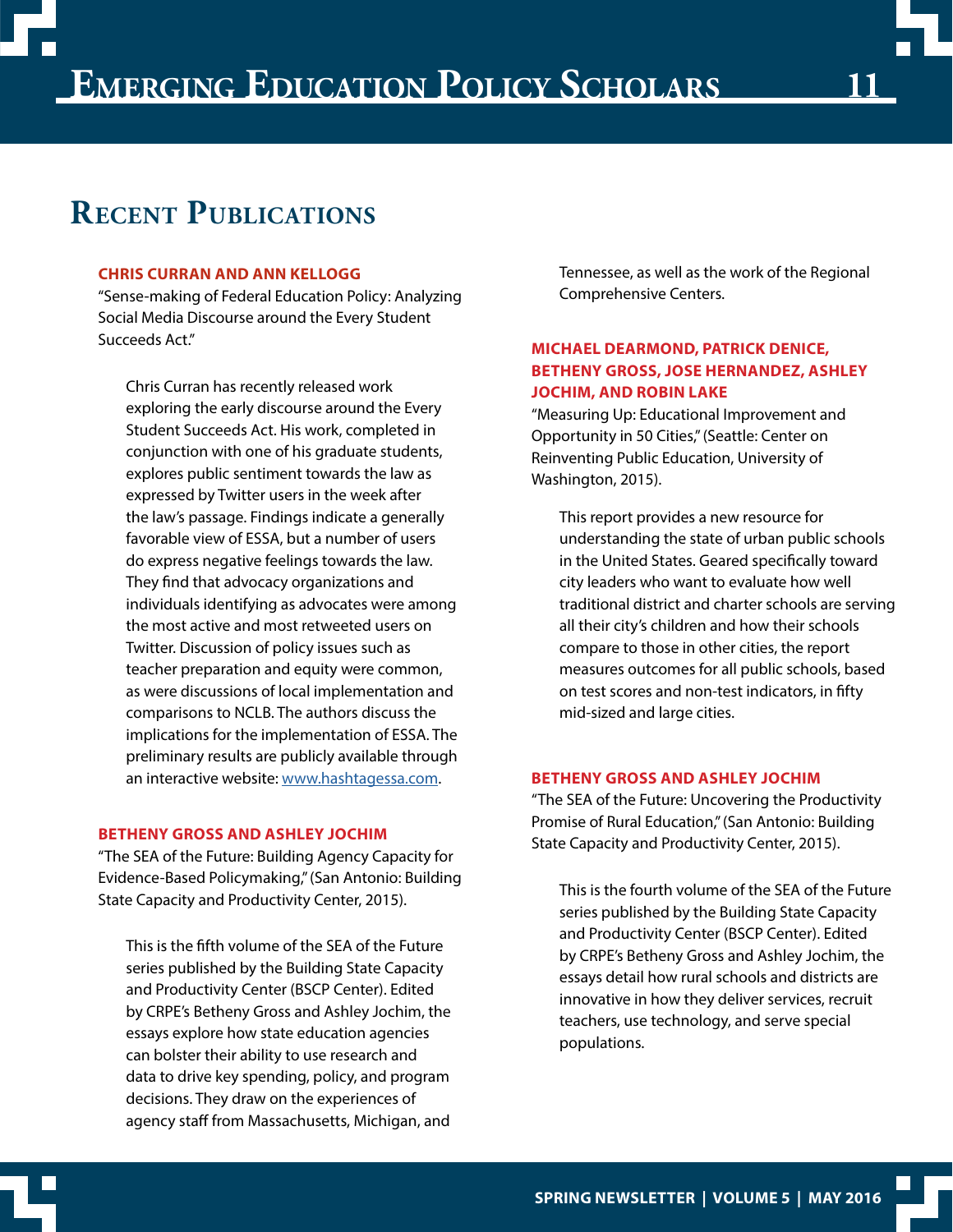## **RECENT PUBLICATIONS, CONTINUED**

#### **ASHLEY JOCHIM**

"Carrots, Sticks, and Sermons: How Policy Shapes Educational Entrepreneurship," Frederick Hess and Michael McShane (eds.), *Educational Entrepreneurship Today* (Cambridge, MA: Harvard Education Press, 2015).

This essay begins by considering how different kinds of policy tools—"carrots, sticks, and sermons"—shape entrepreneurship. It then considers how changes to the post-No Child Left Behind policy landscape, including Common Core, charter schools, teacher evaluation, and test-based accountability, have influenced the opportunities and obstacles entrepreneurs face, including their access to resources, demand for their services, and oversight of their work. It concludes with recommendations about how public policy can more effectively encourage entrepreneurship in education.

#### **ARNOLD SHOBER**

*In Common No More: The Politics of the Common Core State Standards,* (2016).

Arnold Shober's new book, *In Common No More: The Politics of the Common Core State Standards*, examines the explicitly political component of the widespread adoption of the standards. The book documents the severe challenge that the Common Core posed to American education's tenuous left-right comity on major education policy issues. The Common Core is likely to remain, and with it the real improvements to most states' standards. Yet the overselling of the standards' virtues, frequent conflation with PARCC or SBAC tests, and subsequent frustration of parents and teachers with aligned curriculum all contributed to a major political risk for testand standards-based accountability. The book

details attacks—and responses—from academics, conservatives, progressives, parents, and representatives from public and private schools.

#### **MEGHAN CONDON**

"Voice Lessons: Rethinking the Relationship between Education and Political Participation," (*Political Behavior*, 2015) 37(4): 819–843.

Related blog post at London School of Economics U.S. Centre: [http://bit.ly/1MhuOlQ.](http://bit.ly/1MhuOlQ)

#### **SHAUN M. DOUGHERTY**

"Career and Technical Education in High School: Does It Improve Student Outcomes?*,"* (Thomas B. Fordham Institute, 2016).

Available at [http://edexcellence.net/publications/](http://edexcellence.net/publications/career-and-technical-education-in-high-school-does-it-improve-student-outcomes) [career-and-technical-education-in-high-school](http://edexcellence.net/publications/career-and-technical-education-in-high-school-does-it-improve-student-outcomes)[does-it-improve-student-outcomes](http://edexcellence.net/publications/career-and-technical-education-in-high-school-does-it-improve-student-outcomes).

#### **SHAUN M. DOUGHERTY AND TAMAR JACOBY**

"The New CTE: New York City as Laboratory for the Nation*,"* (The Manhattan Institute, 2016).

Available at [https://www.manhattan-institute.](https://www.manhattan-institute.org/html/new-cte-new-york-city-laboratory-america-8688.html) [org/html/new-cte-new-york-city-laboratory](https://www.manhattan-institute.org/html/new-cte-new-york-city-laboratory-america-8688.html)[america-8688.html.](https://www.manhattan-institute.org/html/new-cte-new-york-city-laboratory-america-8688.html)

#### **JASON A. GRISSOM AND PETER YOUNGS**

*Improving Teacher Evaluation Systems: Making the Most of Multiple Measures*, (New York: Teachers College Press, 2016).

Available at [http://www.amazon.com/](http://www.amazon.com/Improving-Teacher-Evaluation-Systems-Multiple/dp/080775739X ) [Improving-Teacher-Evaluation-Systems-Multiple/](http://www.amazon.com/Improving-Teacher-Evaluation-Systems-Multiple/dp/080775739X ) [dp/080775739X.](http://www.amazon.com/Improving-Teacher-Evaluation-Systems-Multiple/dp/080775739X )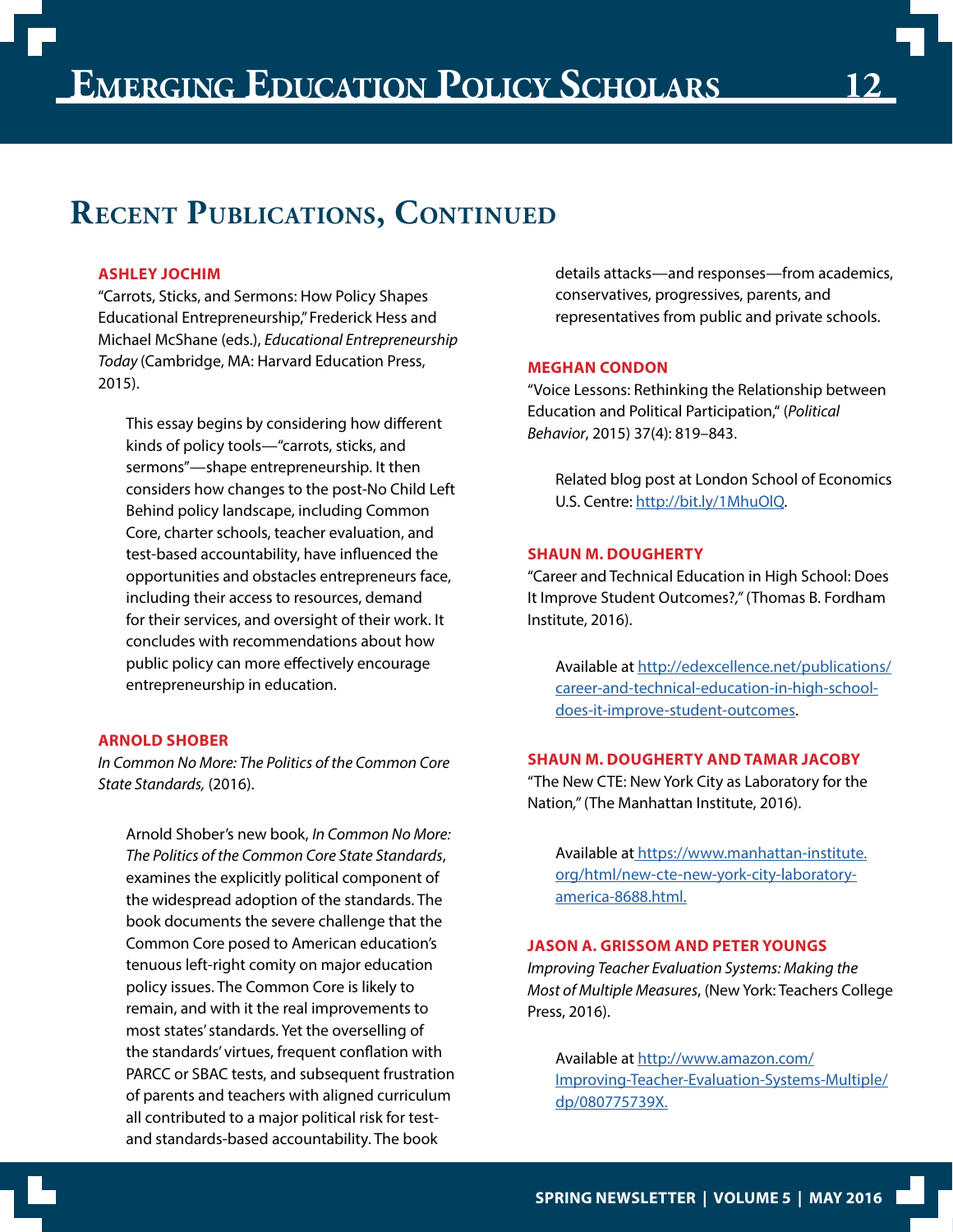# **13**

## **Forthcoming Research**

#### **SETH GERSHENSON AND JIMMY ELLIS**

"LATE for the Meeting: Gender, Peer Advising, and College Success*,"* (forthcoming 2016).

Many male and first-generation college goers struggle in their first year of post-secondary education. Mentoring programs have been touted as a potential solution to help such students acclimate to college life, yet causal evidence on the impact of such programs (as well as the factors that influence participation in them) is scant. This study leverages a natural experiment in which peer advisors (PA) were quasi-randomly assigned to first-year university students to show that: (i) Male students were significantly more likely to voluntarily meet their assigned PA when that PA was also male, and (ii) these compliers were significantly more likely to persist into the second year of post-secondary schooling. We find no effect of being assigned to a same-sex PA on female students' use of the PA program, nor do we find any evidence that the PA program affected subsequent academic performance (GPAs).

## **Classifieds**

#### **Executive Director of the Trustees' Education Initiative (TEI), University of Wyoming**

The successful candidate will be a strategic and visionary leader with exceptional interpersonal and collaborative skills who will work closely and collaboratively with the TEI Board of Directors and the Dean of the UW College of Education to elevate the College to national preeminence in Professional Educator Preparation. To review the requirements of this position as well as the details of submitting an application, please [click here](http://edex.s3-us-west-2.amazonaws.com/UW%20-%20Executive%20Director%20TEI%20-%20Position%20Profile.pdf).

#### **SETH GERSHENSON AND MICHAEL S. HAYES**

"Short-Run Externalities of Civic Unrest in Ferguson, Missouri*,"* (forthcoming 2016).

The protests, riots, and general civic unrest experienced in Ferguson, Missouri in the aftermath of the police shooting of an unarmed black teenager potentially created a variety of indirect costs over and above the widely reported costs of first responders' overtime pay and property damage. This paper documents an additional, policy-relevant externality of the civic unrest in Ferguson: a negative, significant, arguably causal decline in average student performance on math and reading state assessments.

Specifically, difference-in-difference regression models that condition on school fixed effects and school time trends find that Ferguson-area schools experienced 15.5 and 7.8 percentage point average increases in the percentages of students who rate as "below basic" in math and reading, respectively. There is no evidence that these effects are driven by pre-existing differential trends. These effects are substantively large, as they represent changes of 65 and 41 percent and are almost entirely driven by changes in third- and fifth-grade scores.

There were also modest, statistically significant effects on student attendance in Ferguson-area schools, suggesting that attendance is one mechanism through which civic unrest affected achievement. We find no evidence that the civic unrest in Ferguson led to systematic changes in school enrollments or in the demographic composition of Ferguson-area schools.